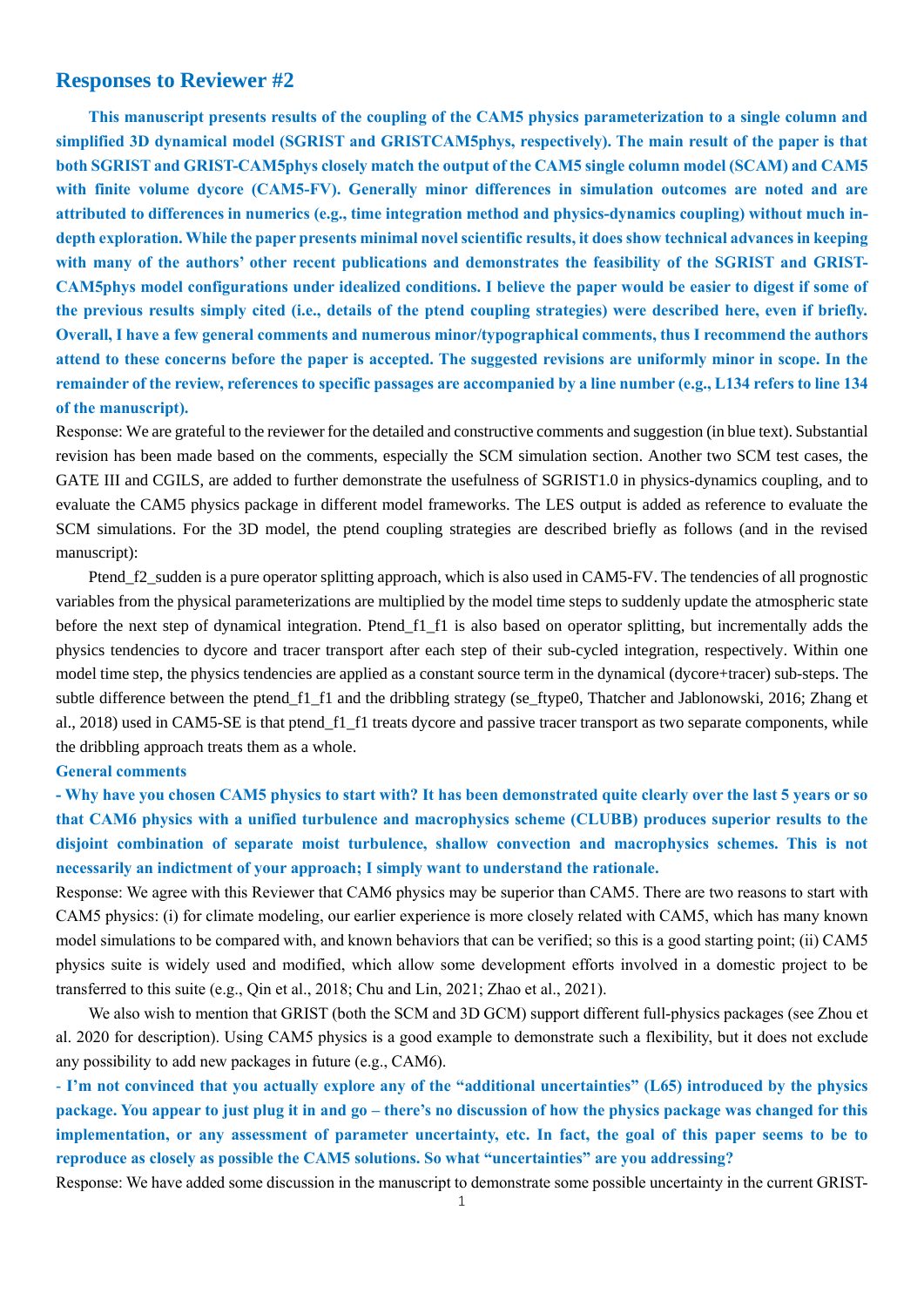CAM5-physics suite. There are two major uncertainties: (i) uncertainty of implementation; (ii) uncertainty of using a physics suite across different modeling systems because it has not been tuned in the new system.

Yes. As a technical work to demonstrate the usefulness of a SCM in transferring a full-physics suite to a new modeling system, the first goal is indeed to produce closely comparable simulations to the best that we can. This is especially important for CAM5-physics because the suite is sophisticated and has complicated internal data flow. The parameterization forcing is in most parts inherited from CAM5, however, some structural modifications are made to couple with GRIST. As with many other physics-transfer work across different modeling systems (e.g., Giorgetta et al. 2018, ECHAM physics to ICON-A), no proof can be given that the implementation is free of errors, bugs or inconsistency. The comparison of SCM test can confirm that if there is still remaining inconsistency between GRIST's CAM5-physics and that in CAM5, the resultant consequence is limited.

- **Results shown in Figures 2b-c, 4 and 5 compare SGRIST and SCAM with no external reference to gauge whether SGRIST represents improvement, degradation or persistence compared with SCAM. Reference LES solutions should be available for all the SCM cases, and I recommend the authors include such output so that statements such as that given in L212-214 ("… are in good agreement with the [LES] in Park and Bretherton [2009]") can be directly evaluated.** Response: We have added the LES solution for DYCOMS-RF02 in Figure 4 of the revised manuscript. The LES data is from the DHARMA model (Ackerman et al., 2009; available at: [http://gcss-dime.giss.nasa.gov\)](http://gcss-dime.giss.nasa.gov/). The maximum cloud fraction and cloud liquid amount for SGRIST1.0 is in good agreement with the LES, but the cloud is slightly thicker. The rain mixing ratio with  $dt = 600$  and 1200 s also agrees well with the LES, which is less than that in SCAM at the corresponding time steps.

We are not able to get the LES data for BOMEX. However, the SCM solutions can be compared with the LES shown in Siebesma et al. (2003) and Park and Bretherton (2009). Figure R1 (also given as supplement) shows the comparison between SGRIST1.0 and LES for the BOMEX case. The cloud fraction and cloud liquid amount for the LES are cited from the Figure 3 and 6 in Siebesma et al. (2003), and the cumulus cloud fraction and updraft mass flux are cited from the Figure 2 in Park and Bretherton (2009). The maximum (cumulus) cloud fraction and updraft mass flux with each time step for SGRIST1.0 are higher than the LES. The maximum cloud liquid amount with  $dt = 600$  s is closer to the LES than  $dt = 1200$  and 2400 s simulations.

For the tropical convection cases, the time average cloud fraction derived from the observation (Xie et al., 2010) is added in Figure 1 b for evaluation of the TWP-ICE case; and the SCM simulations for GATE III are compared with the Giga-LES (Kharioutdinov et al., 2009). The Giga-LES is a 24-h simulation with 100 m horizontal resolution. Figure R2 (also given as supplement) shows the time average cloud fraction for the GATE III case from the SCMs and the Giga-LES respectively. SCAM and SGRIST1.0 produce more low cloud than Giga-LES. The maximum high cloud fraction for SGRIST1.0 is close to the Giga-LES, which is about 0.1 less than that for SCAM. For the TWP-ICE case, both SCAM and SGRIST1.0 show overestimation of middle and upper-level cloud in comparison with the IOP data.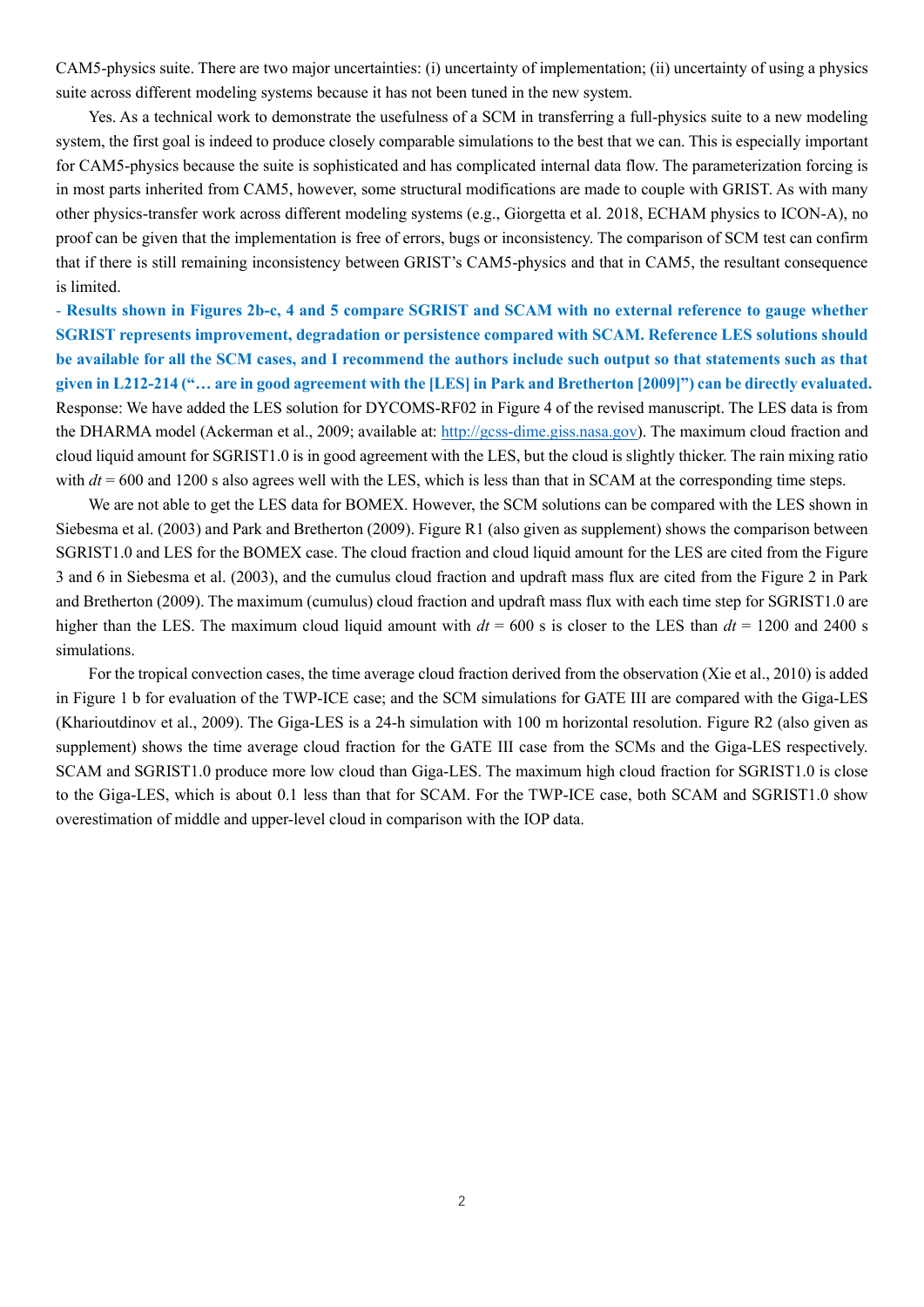

Figure R1. Comparison of cloud fraction, cloud liquid amount, g kg<sup>-1</sup>, cumulus cloud fraction, and updraft mass flux, kg m<sup>-2</sup> s<sup>-1</sup>, for the BOMEX test case between (a-d) SGRIST1.0 and (e-h) the LES. (a-d) are the same as Figure 3 (e-h) in the revised manuscript. The LES figures are cited from Siebesma et al. (2003) and Park and Bretherton (2009). The lines in (e) and (f) show the ensemble mean of 10 LES models, and the band is a width of twice the standard deviation of the participating models. The red dashed line in (g) and (h) is the LES result of the System for Atmospheric Modeling (version 6.5).



**Figure R2.** Time average cloud fraction for the GATE III case from (a) the SGRIST1.0 and SCAM simulations, and (b) the Giga-LES result (black solid line). The solid and dotted lines in (a) show the  $dt = 1200$  and 2400 s simulations respectively. The Giga-LES is a 24-h run, and the last 12-hour simulation is used for analysis. (a) is the same as Figure 1 (d) in the revised manuscript, and (b) is cited from Figure 11 in Kharioutdinov et al. (2009).

**- Similarly, a general statement (L241-242) is made that "micro- and macrophysics variables are sensitive to the profile of humidity, which varies with the time integration method in the dynamical component." It would be helpful to add SCAM results to Figure 3 to evaluate this. Do you mean that the grid-mean humidity profile is different in SGRIST and SCAM output? Or is this an issue that arises "internally" during a timestep? If this is indeed a consequence of intra-timestep evolution, a more in-depth analysis to explain how these differences arise is desirable. As it is currently written, this point regarding differences in time integration reads like an unjustified conjecture.**

Response: We have revised the statement about the sensitivity of micro- and macrophysics to time step in the manuscript. We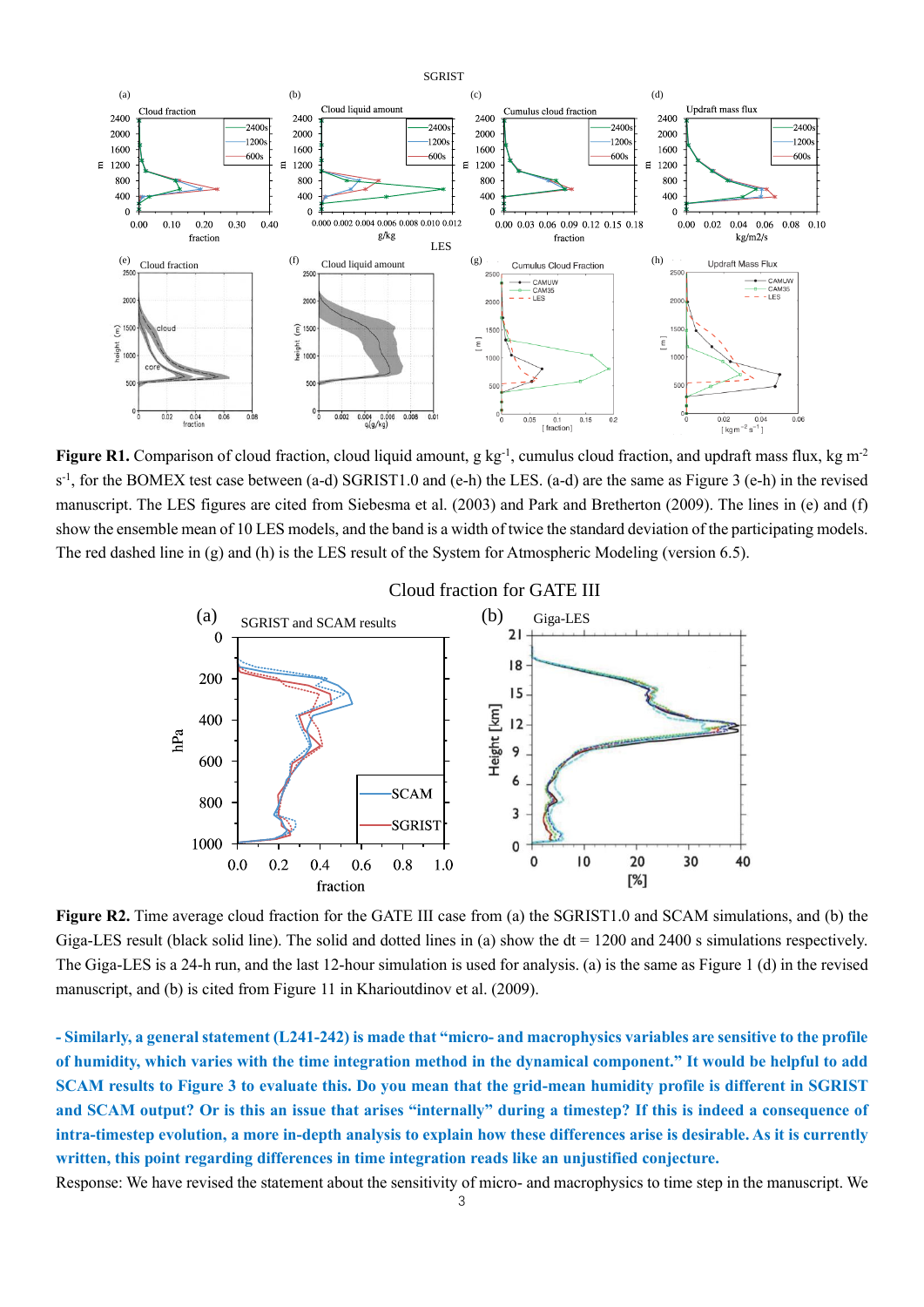add the water vapor budget for the SCM cases to show the sensitivity of stratiform cloud scheme to time steps in SGRIST and SCAM (Figures 2 and 5 in the revised manuscript). The large-scale condensation (evaporation) plays an important role in the TWP-ICE and DYCOMS-RF02 cases, and the sensitivity of water vapor budget for SCAM to time step is discernable. SGRIST1.0 shows less sensitivity to time step. As we know, the horizontal advection term and the vertical velocity for a single column model are derived from the IOP data, which are the same in SCAM and SGRIST1.0. The difference between the SGRIST and SCAM dynamical cores is primarily attributable to the time integration method. SGRIST1.0 uses the third-order Runge-Kutta time integration scheme instead of the leapfrog scheme that used in SCAM. Therefore, we speculate that the sensitivity of stratiform cloud scheme to time step is highly coupled to the time integration of the dynamical core.

However, we have not figured out the specific mechanism that is involved in this sensitivity. Wan et al. (2020) used a simplified microphysics parameterization to show that the process coupling and closure assumption are two causes of the time step convergence problem. They provided a good reference to approach this issue, which merits more experiments to study the coupling of dynamical core and microphysics parameterization in the future.

### - **Please describe the CAM5-FV configuration (grid spacing, timesteps, etc.) used for APE simulations.**

Response: Description of the CAM5-FV configuration is added in the revised manuscript. The time steps for CAM5-FV is set as 1800 s, and the horizontal resolution is 1°. The effect of prognostic aerosols is not considered. Other configurations and physical parameterizations for CAM5-FV are consistent with GRIST-CAM5phys.

### **Specific comments**

# **L213: Cumulus cloud fraction is too high by at least a factor of 2, which I wouldn't call "good" agreement. But it's hard to tell without an LES plotted in the figure (see general comment above)**

Response: Thanks for your reminder. We revise the statement as: The maximum (cumulus) cloud fraction and updraft mass flux with each time step for the SCMs are higher than that in the large-eddy simulation (LES) (compared with Figures 3 and 6 in Siebesma et al. (2003) and Figure 2 in Park and Bretherton (2009)).

### **L221-224: Did you change how MG is sub stepped?**

Response: No, we didn't. The MG is the same as in CAM5.

**L230: Did you use RRTMG normally during the 15 h run (i.e., with shortwave radiation on)? Or did you use the simplified longwave parameterization suggested by Ackerman et al. (2009)?**

Response: The RRTMG, with both shortwave and longwave radiation on, is used in all the SCM test cases.

**L319: Add units to SST (equation 4). I assume this is in degrees C.**

Response: Thanks for your reminder. The unit of SST is added.

## **Figure 11: Add y axis labels (at least to panels a and d)**

Response: We have added a y-axis title to this figure.

## **Typographical comments**

**L58: "complexity" instead of "complex"; L60-61: Not sure what is meant by "well-expected" – I suggest removing "well"; L65: "intricate" doesn't make sense here.; L184: "despite that the dynamical …" instead of "despite the dynamical"; L264: weather modeling is not "factual" – it is still a simulation. Perhaps "operational" would better capture your meaning?; L312: "with the CAM5-SE dribbling …" instead of "with the CAM5-SE with the dribbling"; L334: "participating" instead of "participated".**

Response: Thanks. We have modified the grammar mistakes mentioned above.

## **References**

Ackerman, A. S., Margreet, C, Stevens, B, et al.: Large-eddy simulations of a drizzling, stratocumulus-topped marine boundary layer, Mon. Wea. Rev., 137, 1083–1110, 2009.

- Chu W. C., and Lin, Y. L: Implementation and evaluation of a double-plume convective parameterization in NCAR CAM5, Manuscript submitted, 2021.
- Giorgetta, M. A., Brokopf, R., Crueger, T., et al: ICON-A, the atmosphere component of the ICON Earth system model: I. Model description. J. Adv. Model. Earth Syst., 10, 1613–1637, 2018.